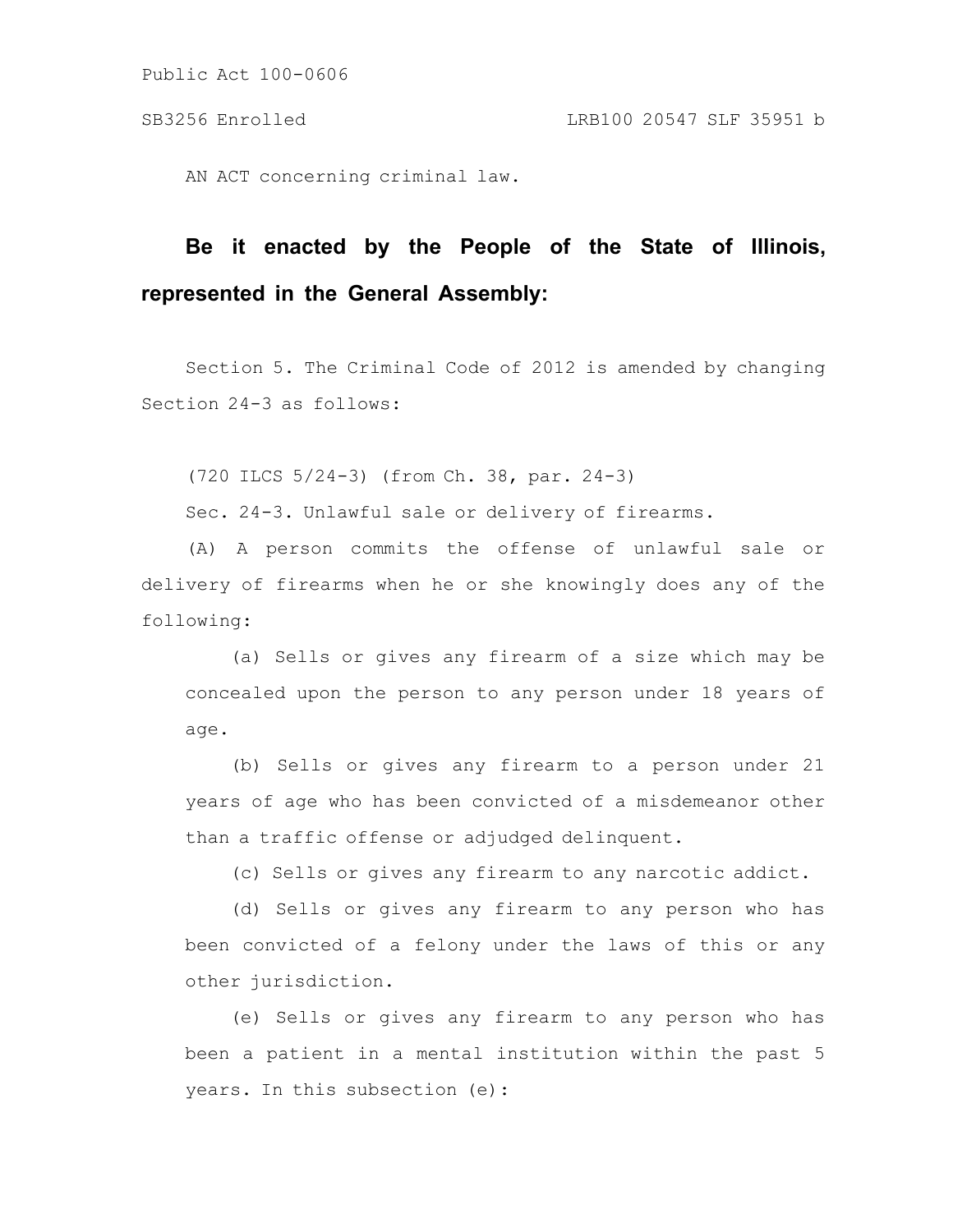"Mental institution" means any hospital, institution, clinic, evaluation facility, mental health center, or part thereof, which is used primarily for the care or treatment of persons with mental illness.

"Patient in a mental institution" means the person was admitted, either voluntarily or involuntarily, to a mental institution for mental health treatment, unless the treatment was voluntary and solely for an alcohol abuse disorder and no other secondary substance abuse disorder or mental illness.

(f) Sells or gives any firearms to any person who is a person with an intellectual disability.

(g) Delivers any firearm  $ef - a$  size which may be eoncealed upon the person, incidental to a sale, without withholding delivery of the such firearm for at least 72 hours after application for its purchase has been made, or delivers any rifle, shotgun or other long gun, or a stun gun or taser, incidental to a sale, without withholding delivery of the such rifle, shotgun or other long gun, or a stun gun or taser for at least 24 hours after application for its purchase has been made. However, this paragraph (g) does not apply to: (1) the sale of a firearm to a law enforcement officer if the seller of the firearm knows that the person to whom he or she is selling the firearm is a law enforcement officer or the sale of a firearm to a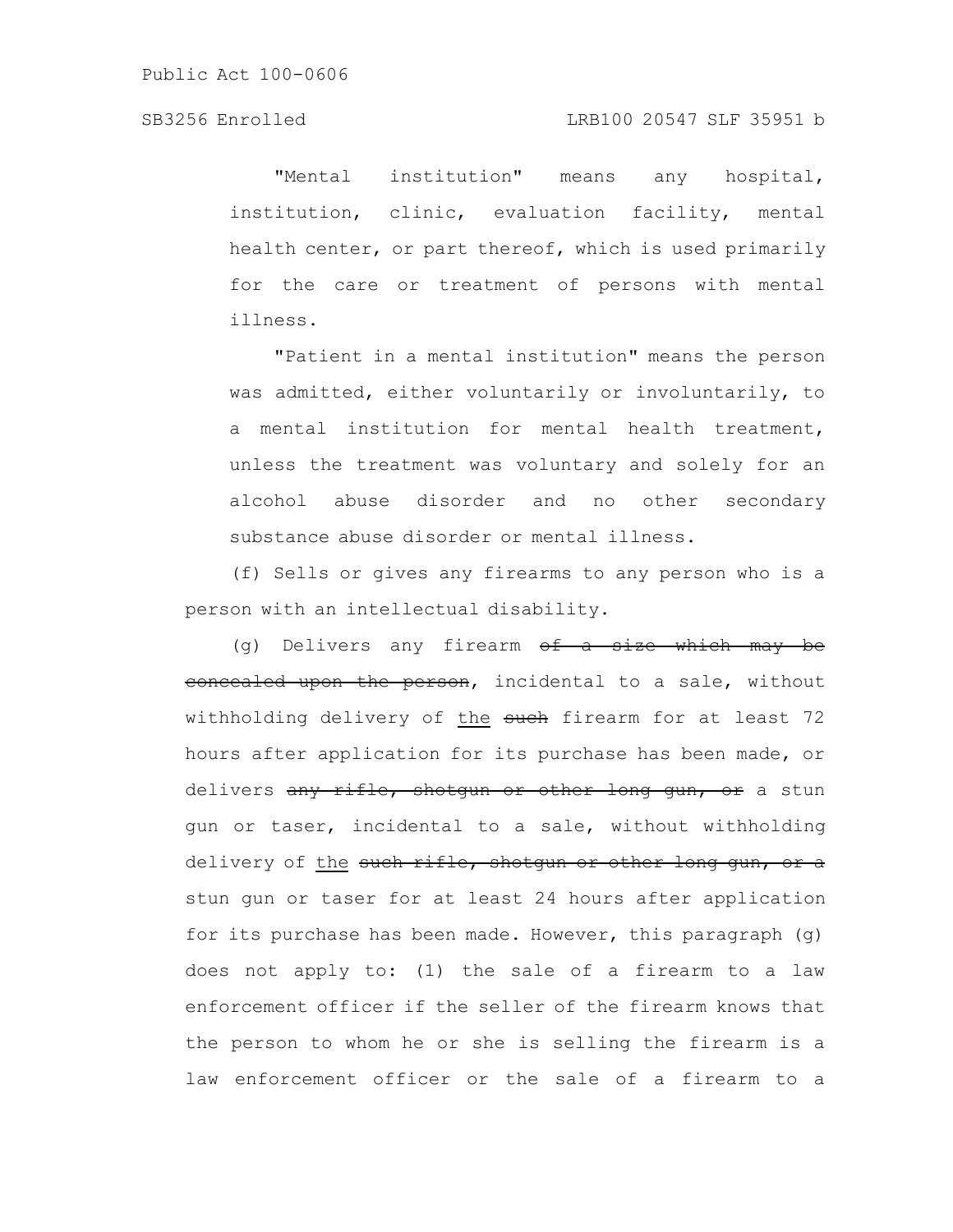person who desires to purchase a firearm for use in promoting the public interest incident to his or her employment as a bank guard, armed truck guard, or other similar employment; (2) a mail order sale of a firearm from a federally licensed firearms dealer to a nonresident of Illinois under which the firearm is mailed to a federally licensed firearms dealer outside the boundaries of Illinois; (3) (blank); the sale of a firearm nonresident of Illinois while at a firearm showing or display recognized by the Illinois Department of State Police: (4) the sale of a firearm to a dealer licensed as a federal firearms dealer under Section 923 of the federal Gun Control Act of 1968 (18 U.S.C. 923); or (5) the transfer or sale of any rifle, shotgun, or other long gun to a resident registered competitor or attendee or non-resident registered competitor or attendee by any dealer licensed as a federal firearms dealer under Section 923 of the federal Gun Control Act of 1968 at competitive shooting events held at the World Shooting Complex sanctioned by a national governing body. For purposes of transfers or sales under subparagraph (5) of this paragraph (g), the Department of Natural Resources shall give notice to the Department of State Police at least 30 calendar days prior to any competitive shooting events at the World Shooting Complex sanctioned by a national governing body. The notification shall be made on a form prescribed by the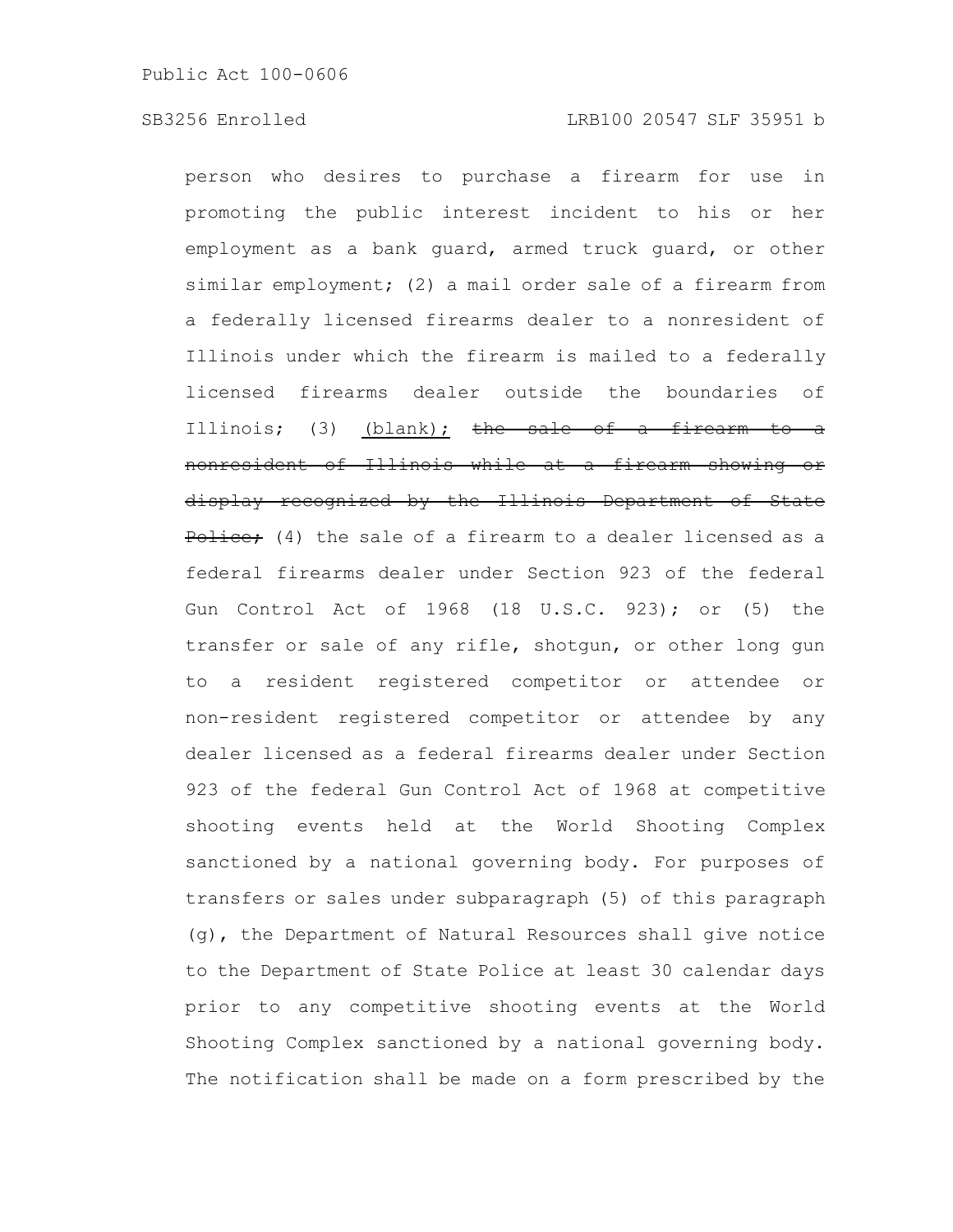Department of State Police. The sanctioning body shall provide a list of all registered competitors and attendees at least 24 hours before the events to the Department of State Police. Any changes to the list of registered competitors and attendees shall be forwarded to the Department of State Police as soon as practicable. The Department of State Police must destroy the list of registered competitors and attendees no later than 30 days after the date of the event. Nothing in this paragraph (g) relieves a federally licensed firearm dealer from the requirements of conducting a NICS background check through the Illinois Point of Contact under 18 U.S.C. 922(t). For purposes of this paragraph (g), "application" means when the buyer and seller reach an agreement to purchase a firearm. For purposes of this paragraph (g), "national governing body" means a group of persons who adopt rules and formulate policy on behalf of a national firearm sporting organization.

(h) While holding any license as a dealer, importer, manufacturer or pawnbroker under the federal Gun Control Act of 1968, manufactures, sells or delivers to any unlicensed person a handgun having a barrel, slide, frame or receiver which is a die casting of zinc alloy or any other nonhomogeneous metal which will melt or deform at a temperature of less than 800 degrees Fahrenheit. For purposes of this paragraph, (1) "firearm" is defined as in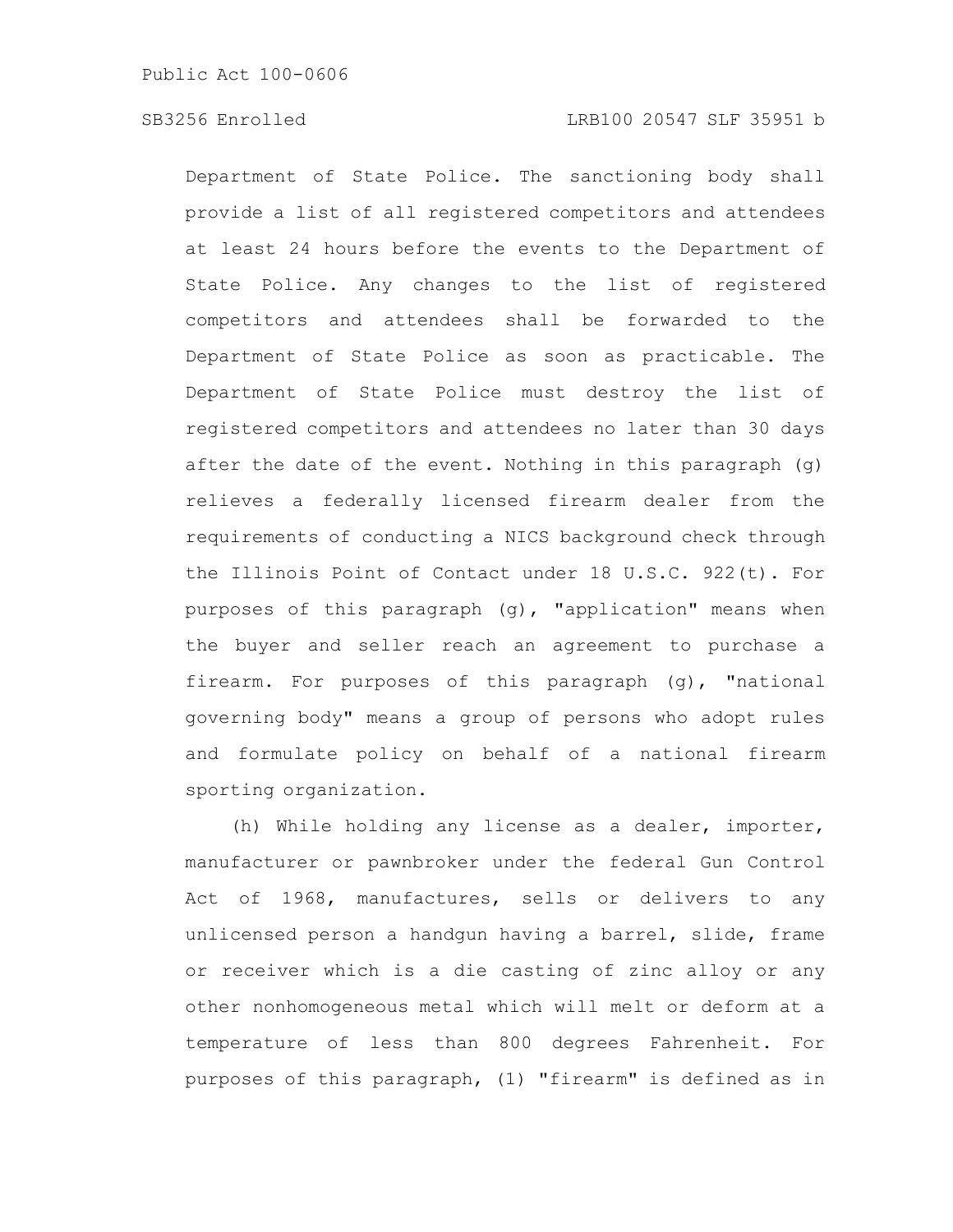the Firearm Owners Identification Card Act; and (2) "handgun" is defined as a firearm designed to be held and fired by the use of a single hand, and includes a combination of parts from which such a firearm can be assembled.

(i) Sells or gives a firearm of any size to any person under 18 years of age who does not possess a valid Firearm Owner's Identification Card.

(j) Sells or gives a firearm while engaged in the business of selling firearms at wholesale or retail without being licensed as a federal firearms dealer under Section 923 of the federal Gun Control Act of 1968 (18 U.S.C. 923). In this paragraph  $(i)$ :

A person "engaged in the business" means a person who devotes time, attention, and labor to engaging in the activity as a regular course of trade or business with the principal objective of livelihood and profit, but does not include a person who makes occasional repairs of firearms or who occasionally fits special barrels, stocks, or trigger mechanisms to firearms.

"With the principal objective of livelihood and profit" means that the intent underlying the sale or disposition of firearms is predominantly one of obtaining livelihood and pecuniary gain, as opposed to other intents, such as improving or liquidating a personal firearms collection; however, proof of profit shall not be required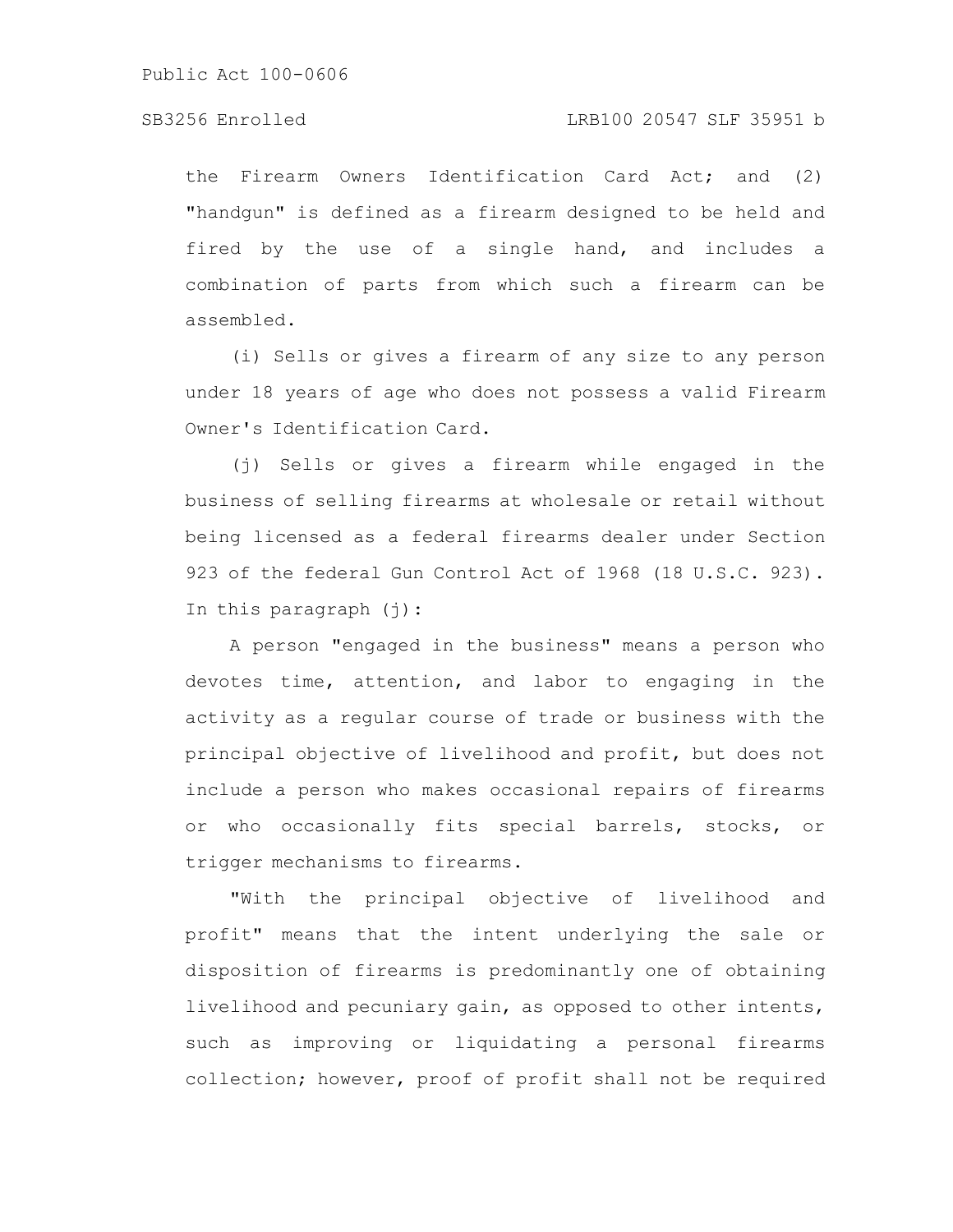as to a person who engages in the regular and repetitive purchase and disposition of firearms for criminal purposes or terrorism.

(k) Sells or transfers ownership of a firearm to a person who does not display to the seller or transferor of the firearm either: (1) a currently valid Firearm Owner's Identification Card that has previously been issued in the transferee's name by the Department of State Police under the provisions of the Firearm Owners Identification Card Act; or (2) a currently valid license to carry a concealed firearm that has previously been issued in the transferee's name by the Department of State Police under the Firearm Concealed Carry Act. This paragraph (k) does not apply to the transfer of a firearm to a person who is exempt from the requirement of possessing a Firearm Owner's Identification Card under Section 2 of the Firearm Owners Identification Card Act. For the purposes of this Section, a currently valid Firearm Owner's Identification Card means (i) a Firearm Owner's Identification Card that has not expired or (ii) an approval number issued in accordance with subsection (a-10) of subsection 3 or Section 3.1 of the Firearm Owners Identification Card Act shall be proof that the Firearm Owner's Identification Card was valid.

(1) In addition to the other requirements of this paragraph (k), all persons who are not federally licensed firearms dealers must also have complied with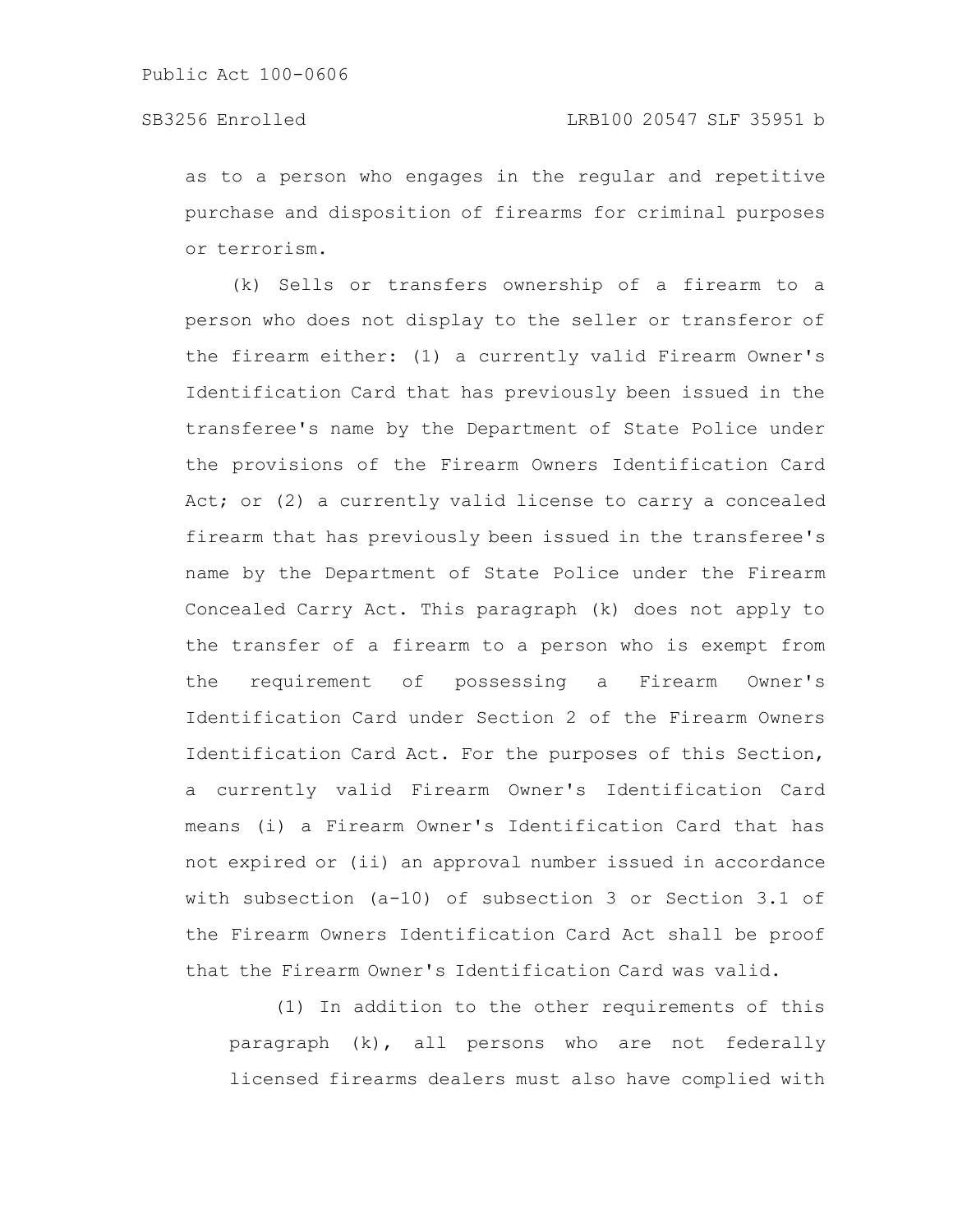subsection (a-10) of Section 3 of the Firearm Owners Identification Card Act by determining the validity of a purchaser's Firearm Owner's Identification Card.

(2) All sellers or transferors who have complied with the requirements of subparagraph (1) of this paragraph (k) shall not be liable for damages in any civil action arising from the use or misuse by the transferee of the firearm transferred, except for willful or wanton misconduct on the part of the seller or transferor.

(l) Not being entitled to the possession of a firearm, delivers the firearm, knowing it to have been stolen or converted. It may be inferred that a person who possesses a firearm with knowledge that its serial number has been removed or altered has knowledge that the firearm is stolen or converted.

(B) Paragraph (h) of subsection (A) does not include firearms sold within 6 months after enactment of Public Act 78-355 (approved August 21, 1973, effective October 1, 1973), nor is any firearm legally owned or possessed by any citizen or purchased by any citizen within 6 months after the enactment of Public Act 78-355 subject to confiscation or seizure under the provisions of that Public Act. Nothing in Public Act 78-355 shall be construed to prohibit the gift or trade of any firearm if that firearm was legally held or acquired within 6 months after the enactment of that Public Act.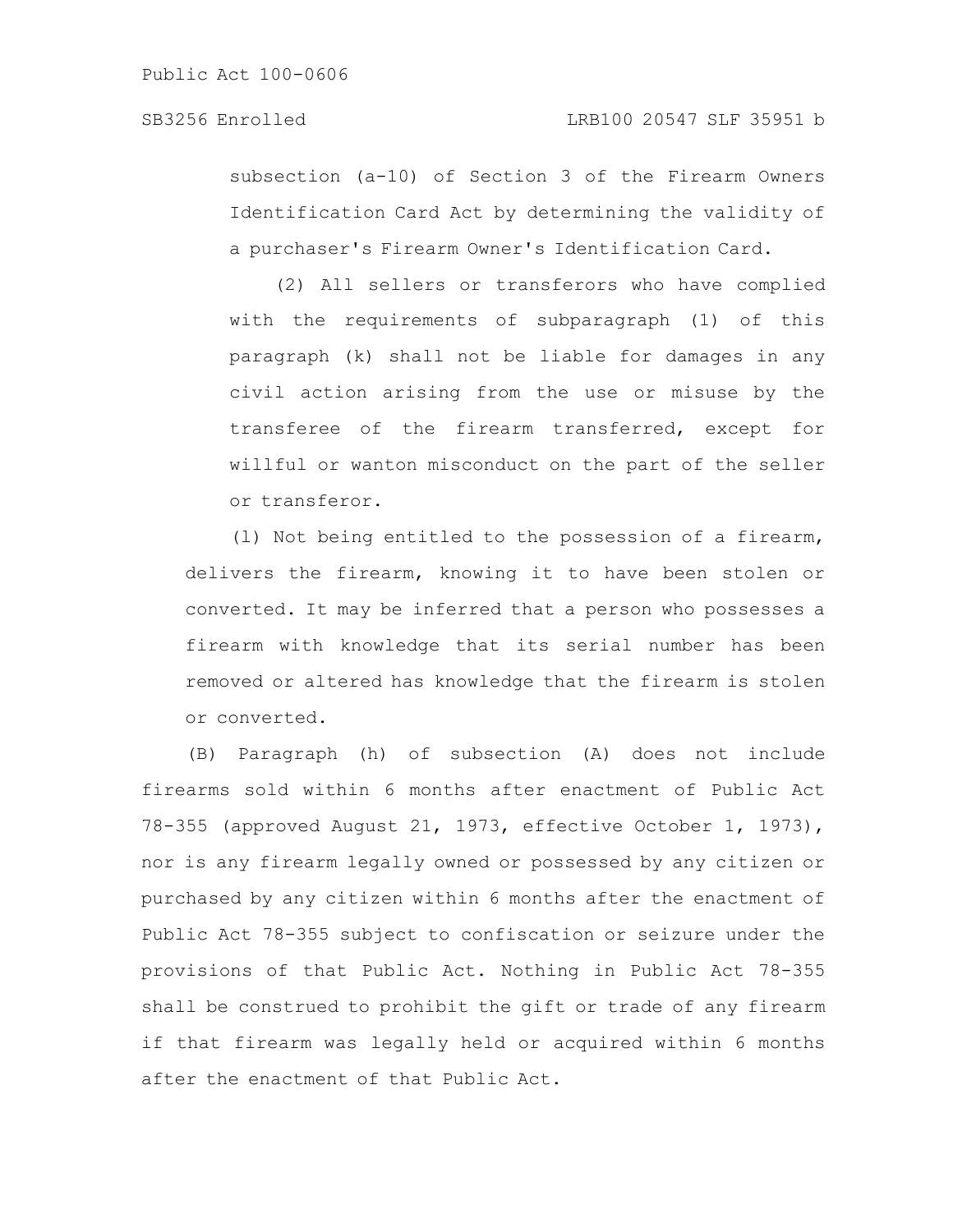(C) Sentence.

(1) Any person convicted of unlawful sale or delivery of firearms in violation of paragraph (c), (e), (f), (g), or (h) of subsection (A) commits a Class 4 felony.

(2) Any person convicted of unlawful sale or delivery of firearms in violation of paragraph (b) or (i) of subsection (A) commits a Class 3 felony.

(3) Any person convicted of unlawful sale or delivery of firearms in violation of paragraph (a) of subsection (A) commits a Class 2 felony.

(4) Any person convicted of unlawful sale or delivery of firearms in violation of paragraph (a), (b), or (i) of subsection (A) in any school, on the real property comprising a school, within 1,000 feet of the real property comprising a school, at a school related activity, or on or within 1,000 feet of any conveyance owned, leased, or contracted by a school or school district to transport students to or from school or a school related activity, regardless of the time of day or time of year at which the offense was committed, commits a Class 1 felony. Any person convicted of a second or subsequent violation of unlawful sale or delivery of firearms in violation of paragraph (a), (b), or (i) of subsection (A) in any school, on the real property comprising a school, within 1,000 feet of the real property comprising a school, at a school related activity, or on or within 1,000 feet of any conveyance owned, leased,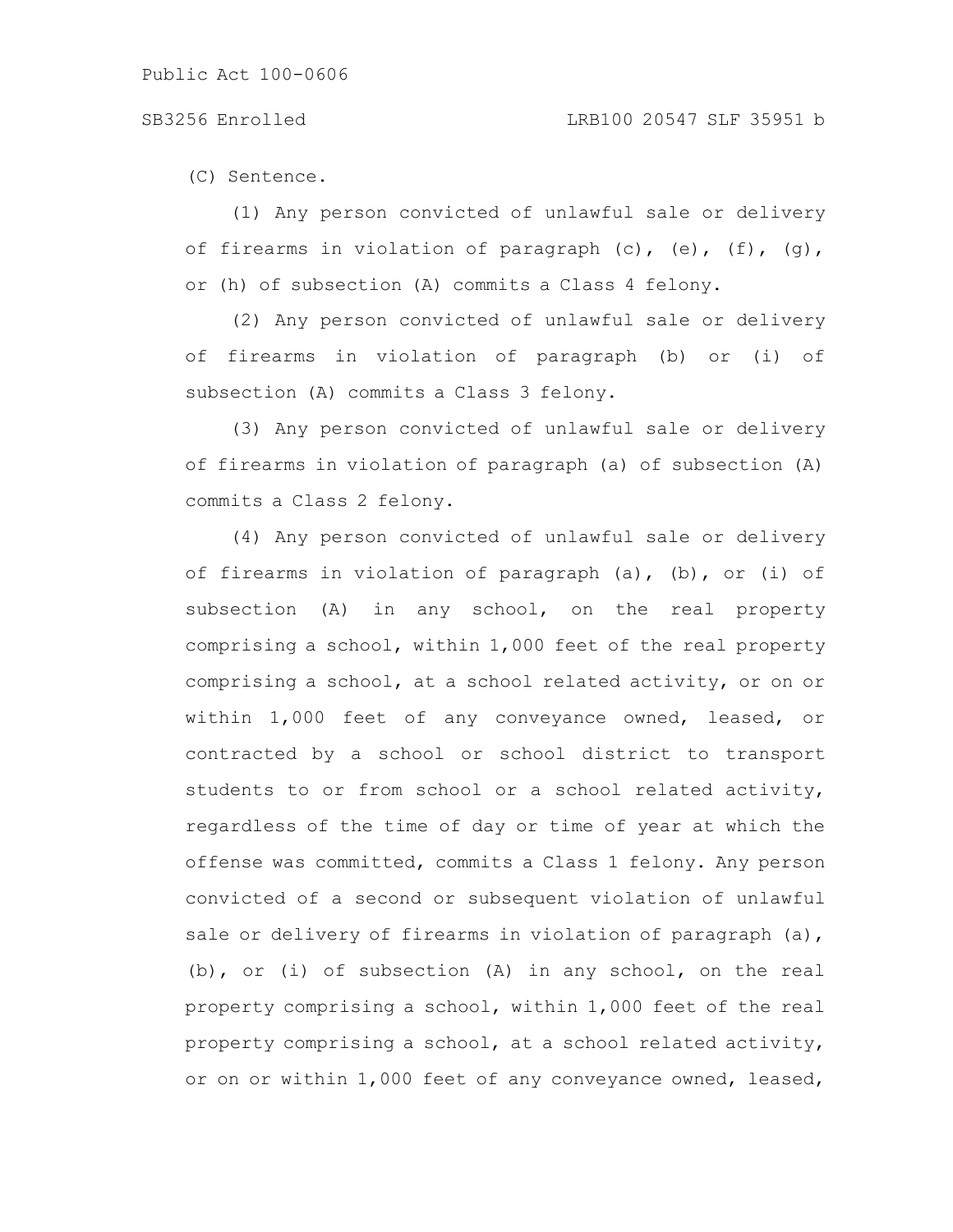or contracted by a school or school district to transport students to or from school or a school related activity, regardless of the time of day or time of year at which the offense was committed, commits a Class 1 felony for which the sentence shall be a term of imprisonment of no less than 5 years and no more than 15 years.

(5) Any person convicted of unlawful sale or delivery of firearms in violation of paragraph (a) or (i) of subsection (A) in residential property owned, operated, or managed by a public housing agency or leased by a public housing agency as part of a scattered site or mixed-income development, in a public park, in a courthouse, on residential property owned, operated, or managed by a public housing agency or leased by a public housing agency as part of a scattered site or mixed-income development, on the real property comprising any public park, on the real property comprising any courthouse, or on any public way within 1,000 feet of the real property comprising any public park, courthouse, or residential property owned, operated, or managed by a public housing agency or leased by a public housing agency as part of a scattered site or mixed-income development commits a Class 2 felony.

(6) Any person convicted of unlawful sale or delivery of firearms in violation of paragraph (j) of subsection (A) commits a Class A misdemeanor. A second or subsequent violation is a Class 4 felony.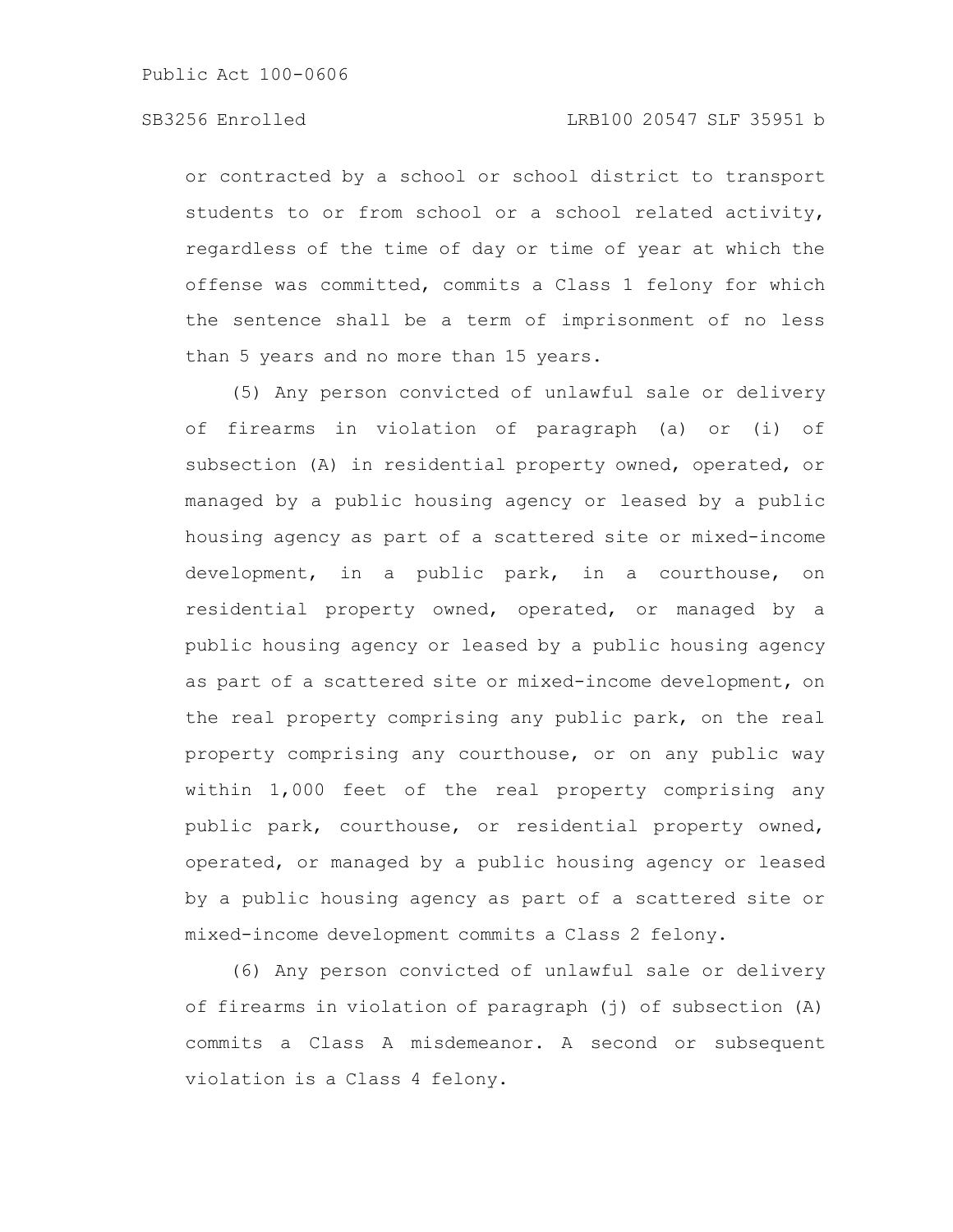Public Act 100-0606

# SB3256 Enrolled LRB100 20547 SLF 35951 b

(7) Any person convicted of unlawful sale or delivery of firearms in violation of paragraph (k) of subsection (A) commits a Class 4 felony, except that a violation of subparagraph (1) of paragraph (k) of subsection (A) shall not be punishable as a crime or petty offense. A third or subsequent conviction for a violation of paragraph (k) of subsection (A) is a Class 1 felony.

(8) A person 18 years of age or older convicted of unlawful sale or delivery of firearms in violation of paragraph (a) or (i) of subsection (A), when the firearm that was sold or given to another person under 18 years of age was used in the commission of or attempt to commit a forcible felony, shall be fined or imprisoned, or both, not to exceed the maximum provided for the most serious forcible felony so committed or attempted by the person under 18 years of age who was sold or given the firearm.

(9) Any person convicted of unlawful sale or delivery of firearms in violation of paragraph (d) of subsection (A) commits a Class 3 felony.

(10) Any person convicted of unlawful sale or delivery of firearms in violation of paragraph (l) of subsection (A) commits a Class 2 felony if the delivery is of one firearm. Any person convicted of unlawful sale or delivery of firearms in violation of paragraph (l) of subsection (A) commits a Class 1 felony if the delivery is of not less than 2 and not more than 5 firearms at the same time or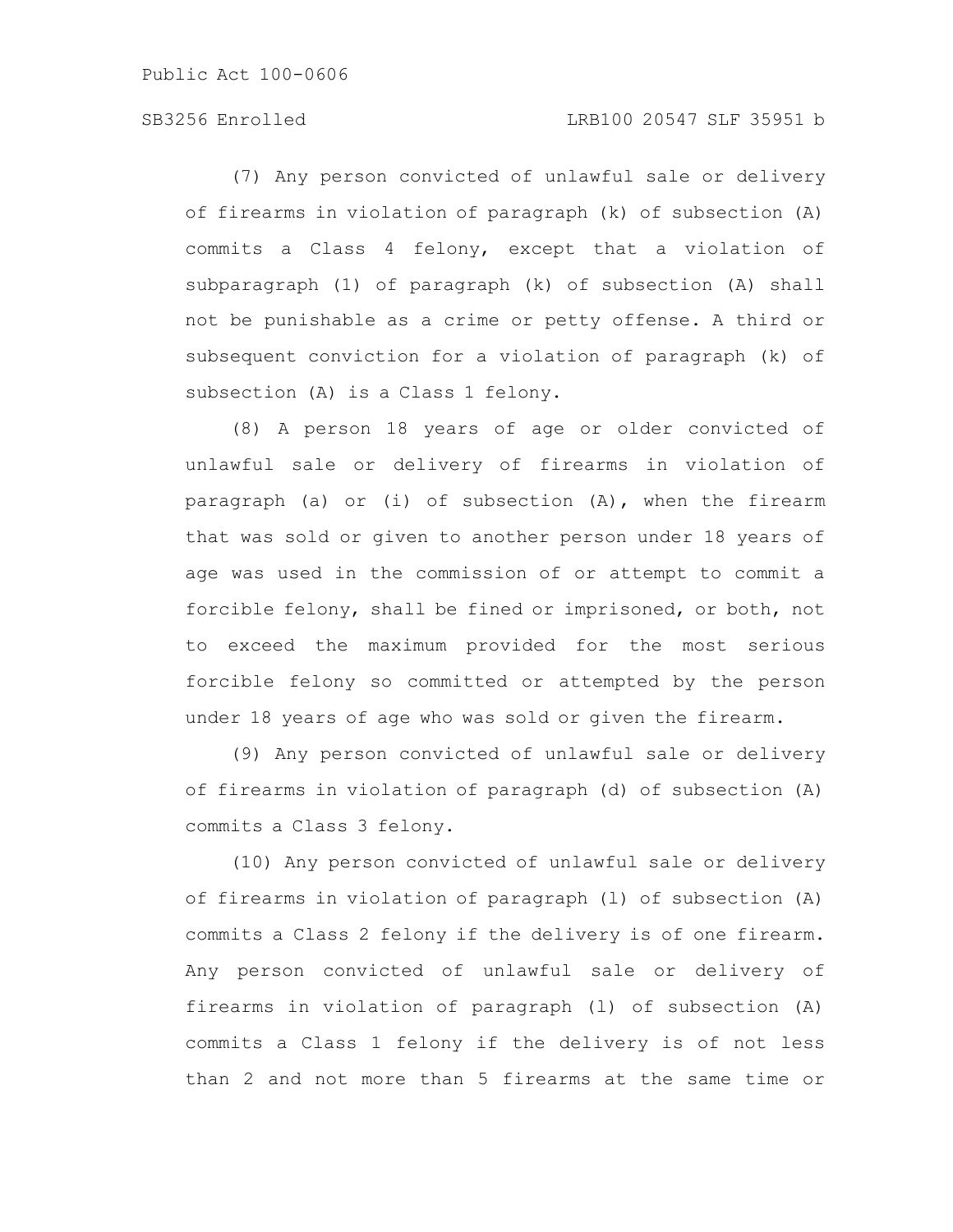within a one year period. Any person convicted of unlawful sale or delivery of firearms in violation of paragraph (l) of subsection (A) commits a Class X felony for which he or she shall be sentenced to a term of imprisonment of not less than 6 years and not more than 30 years if the delivery is of not less than 6 and not more than 10 firearms at the same time or within a 2 year period. Any person convicted of unlawful sale or delivery of firearms in violation of paragraph (l) of subsection (A) commits a Class X felony for which he or she shall be sentenced to a term of imprisonment of not less than 6 years and not more than 40 years if the delivery is of not less than 11 and not more than 20 firearms at the same time or within a 3 year period. Any person convicted of unlawful sale or delivery of firearms in violation of paragraph (l) of subsection (A) commits a Class X felony for which he or she shall be sentenced to a term of imprisonment of not less than 6 years and not more than 50 years if the delivery is of not less than 21 and not more than 30 firearms at the same time or within a 4 year period. Any person convicted of unlawful sale or delivery of firearms in violation of paragraph (l) of subsection (A) commits a Class X felony for which he or she shall be sentenced to a term of imprisonment of not less than 6 years and not more than 60 years if the delivery is of 31 or more firearms at the same time or within a 5 year period.